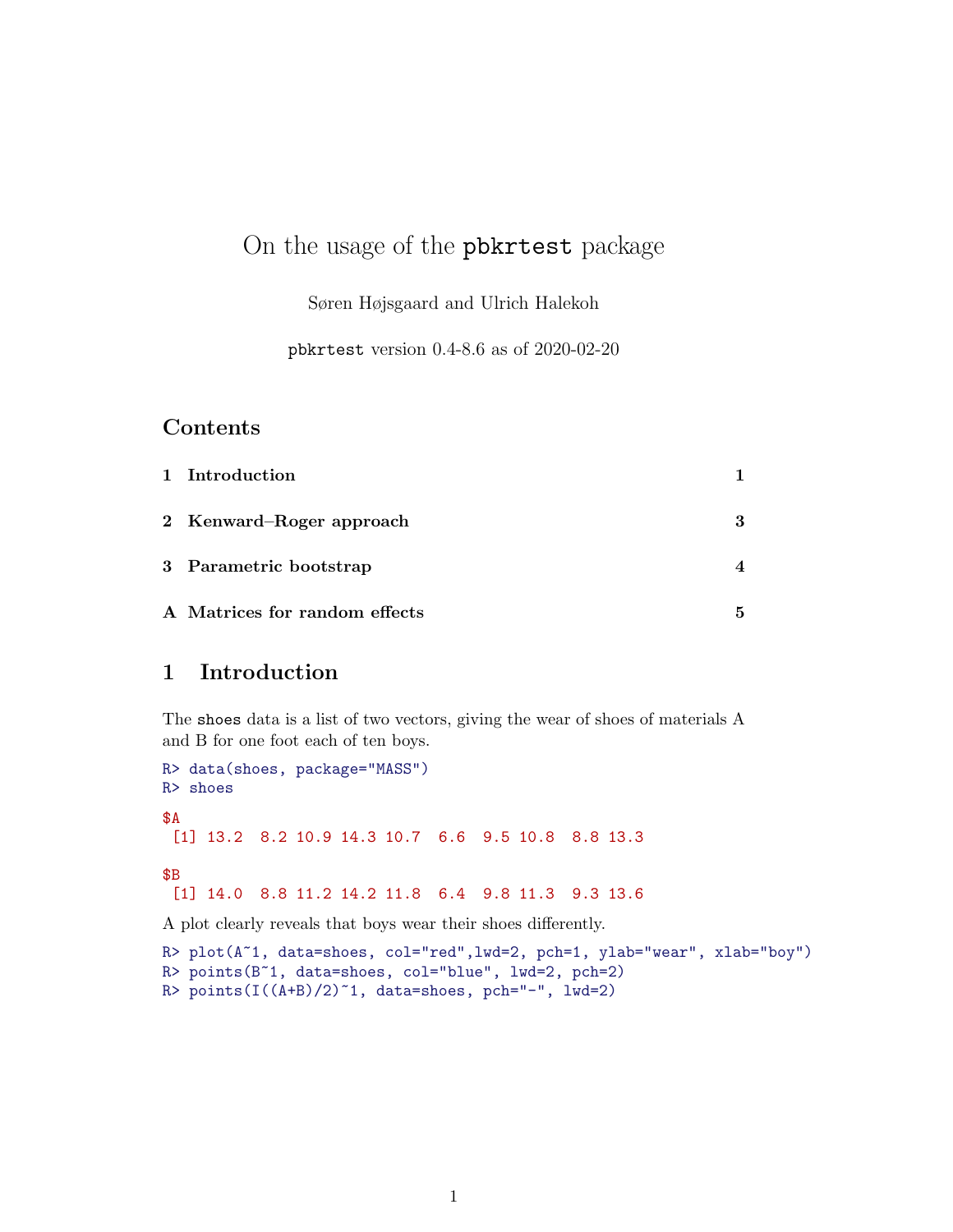

One option for testing the effect of materials is to make a paired  $t$ -test. The following forms are equivalent:

```
R> r1<-t.test(shoes$A, shoes$B, paired=T)
R> r2<-t.test(shoes$A-shoes$B)
R> r1
        Paired t-test
data: shoes$A and shoes$B
t = -3.3489, df = 9, p-value = 0.008539
alternative hypothesis: true difference in means is not equal to 0
95 percent confidence interval:
 -0.6869539 -0.1330461sample estimates:
mean of the differences
                  -0.41
```
To work with data in a mixed model setting we create a dataframe, and for later use we also create an imbalanced version of data:

```
R> boy \le rep(1:10,2)R> boyf<- factor(letters[boy])
R> mat <- factor(c(rep("A", 10), rep("B",10)))
R> ## Balanced data:
R> shoe.b <- data.frame(wear=unlist(shoes), boy=boy, boyf=boyf, mat=mat)
R> head(shoe.b)
   wear boy boyf mat
A1 13.2 1 a A<br>A2 8.2 2 b A
A2 8.2 2 b A
A3 10.9 3 c A
A4 14.3 4 d A
A5 10.7 5 e A
A6 6.6 6 f A
R> ## Imbalanced data; delete (boy=1, mat=1) and (boy=2, mat=b)
R> shoe.i \leftarrow shoe.b[-c(1,12),]
```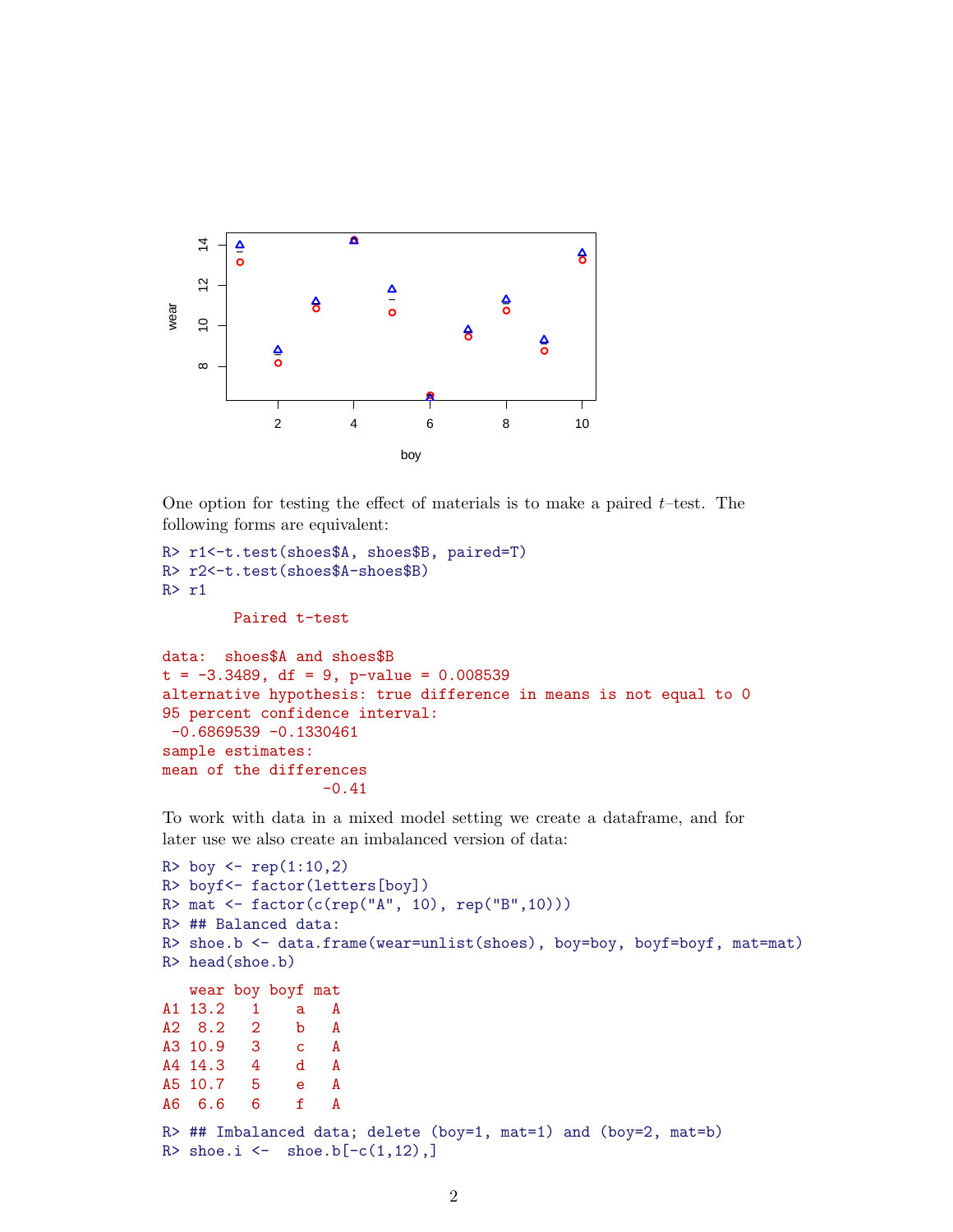We fit models to the two datasets:

```
R> lmm1.b <- lmm (wear \tilde{m} mat + (l\vert boyf), data=shoe.b)
R > 1mm0.b < - update(1mm1.b, .7. - mat)R > 1mm1.i <- lmer( wear ~ mat + (1|boyf), data=shoe.i)R > 1mm0.i <- update(lmm1.i, \ldots - mat)
```
The asymptotic likelihood ratio test shows stronger significance than the  $t$ -test:

```
R> anova( lmm1.b, lmm0.b, test="Chisq" ) ## Balanced data
```

```
Data: shoe.b
Models:
lmm0.b: wear ~ (1 | boyf)lmm1.b: wear mat + (1 | boyf)Df AIC BIC logLik deviance Chisq Chi Df Pr(>Chisq)
lmm0.b 3 67.909 70.896 -30.955 61.909
lmm1.b 4 61.817 65.800 -26.909 53.817 8.092 1 0.004446 **
---
Signif. codes: 0 '***' 0.001 '**' 0.01 '*' 0.05 '.' 0.1 ' ' 1
R> anova( lmm1.i, lmm0.i, test="Chisq" ) ## Imbalanced data
Data: shoe.i
Models:
lmm0.i: wear (1 | boyf)
lmm1.i: wear mat + (1 | boyf)Df AIC BIC logLik deviance Chisq Chi Df Pr(>Chisq)
lmm0.i 3 63.869 66.540 -28.934 57.869
lmm1.i 4 60.777 64.339 -26.389 52.777 5.092 1 0.02404 *
---Signif. codes: 0 '***' 0.001 '**' 0.01 '*' 0.05 '.' 0.1 ' ' 1
```
## 2 Kenward–Roger approach

The Kenward–Roger approximation is exact for the balanced data in the sense that it produces the same result as the paired  $t$ –test.

```
R> ( kr.b<-KRmodcomp(lmm1.b, lmm0.b) )
F-test with Kenward-Roger approximation; time: 0.10 sec
large : wear \tilde{m} mat + (1 | boyf)
small : wear (1 | boyf)stat ndf ddf F.scaling p.value
Ftest 11.215  1.000  9.000  1  0.008539 **
---
Signif. codes: 0 '***' 0.001 '**' 0.01 '*' 0.05 '.' 0.1 ' ' 1
R> summary( kr.b )
F-test with Kenward-Roger approximation; time: 0.10 sec
large : wear * mat + (1 | boyf)
small : wear \tilde{ } (1 | boyf)
        stat ndf ddf F.scaling p.value
Ftest 11.215 1.000 9.000 1 0.008539 **
```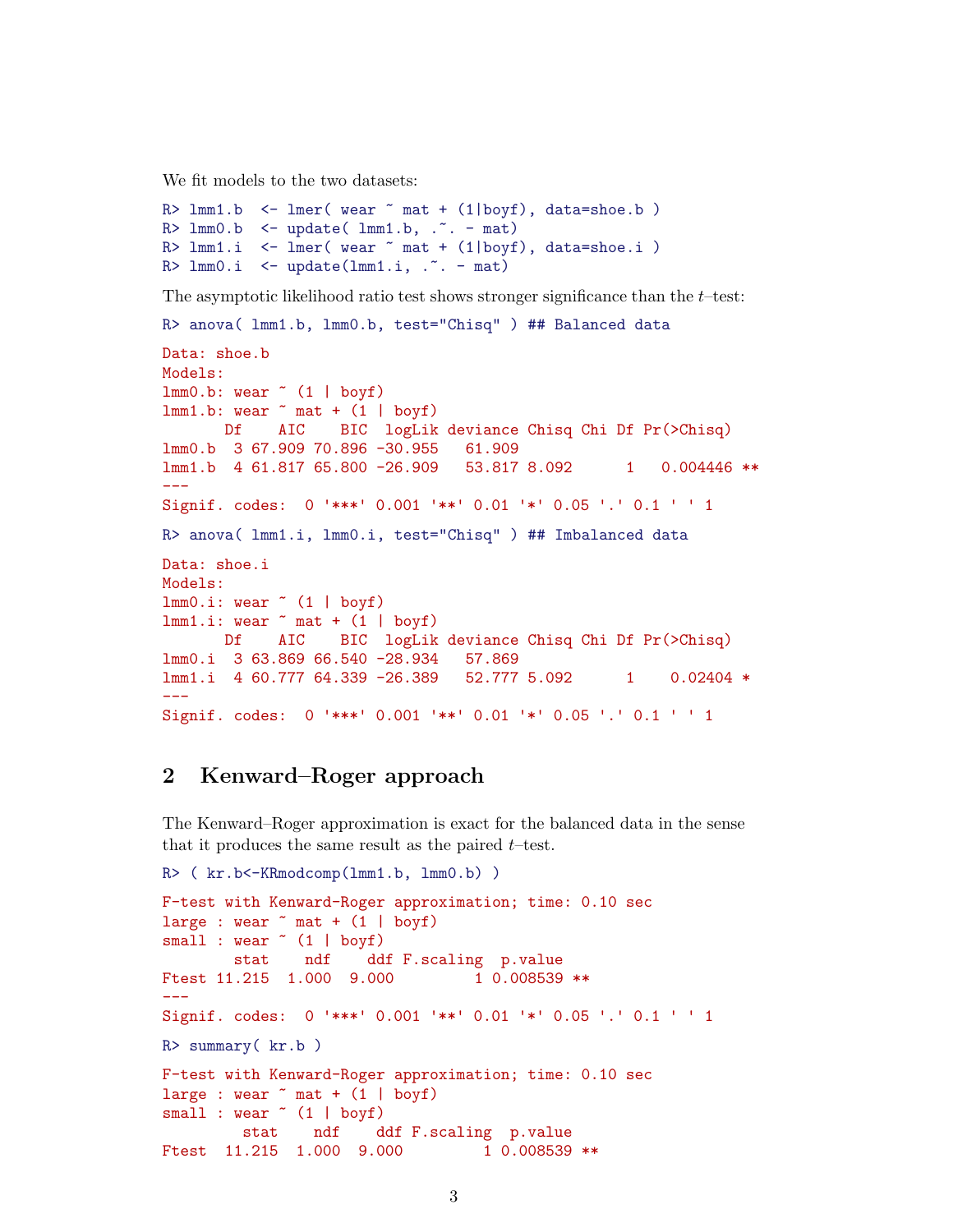```
FtestU 11.215  1.000  9.000  0.008539 **
---
Signif. codes: 0 '***' 0.001 '**' 0.01 '*' 0.05 '.' 0.1 ' ' 1
Relevant information can be retrieved with
R> getKR(kr.b, "ddf")
[1] 9
For the imbalanced data we get
R> ( kr.i<-KRmodcomp(lmm1.i, lmm0.i) )
F-test with Kenward-Roger approximation; time: 0.02 sec
large : wear * mat + (1 | boyf)
small : wear ~ (1 | boyf)stat ndf ddf F.scaling p.value
Ftest 5.9893 1.0000 7.0219 1 0.04418 *
---
Signif. codes: 0 '***' 0.001 '**' 0.01 '*' 0.05 '.' 0.1 ' ' 1
```
Notice that this result is similar to but not identical to the paired  $t$ -test when the two relevant boys are removed:

```
R> shoes2 <- list(A=shoesA[-(1:2)], B=shoesB[-(1:2)])
R> t.test(shoes2$A, shoes2$B, paired=T)
```
Paired t-test

```
data: shoes2$A and shoes2$B
t = -2.3878, df = 7, p-value = 0.04832
alternative hypothesis: true difference in means is not equal to 0
95 percent confidence interval:
-0.671721705 -0.003278295
sample estimates:
mean of the differences
                -0.3375
```
### 3 Parametric bootstrap

Parametric bootstrap provides an alternative but many simulations are often needed to provide credible results (also many more than shown here; in this connection it can be useful to exploit that computings can be made en parallel, see the documentation):

```
R ( pb.b <- PBmodcomp(lmm1.b, lmm0.b, nsim=500, cl=2) )
Bootstrap test; time: 3.98 sec;samples: 500; extremes: 4;
Requested samples: 500 Used samples: 499 Extremes: 4
large : wear * mat + (1 | boyf)
small : wear \tilde{ } (1 | boyf)
        stat df p.value
LRT 8.1197 1 0.004379 **
PBtest 8.1197 0.010000 **
```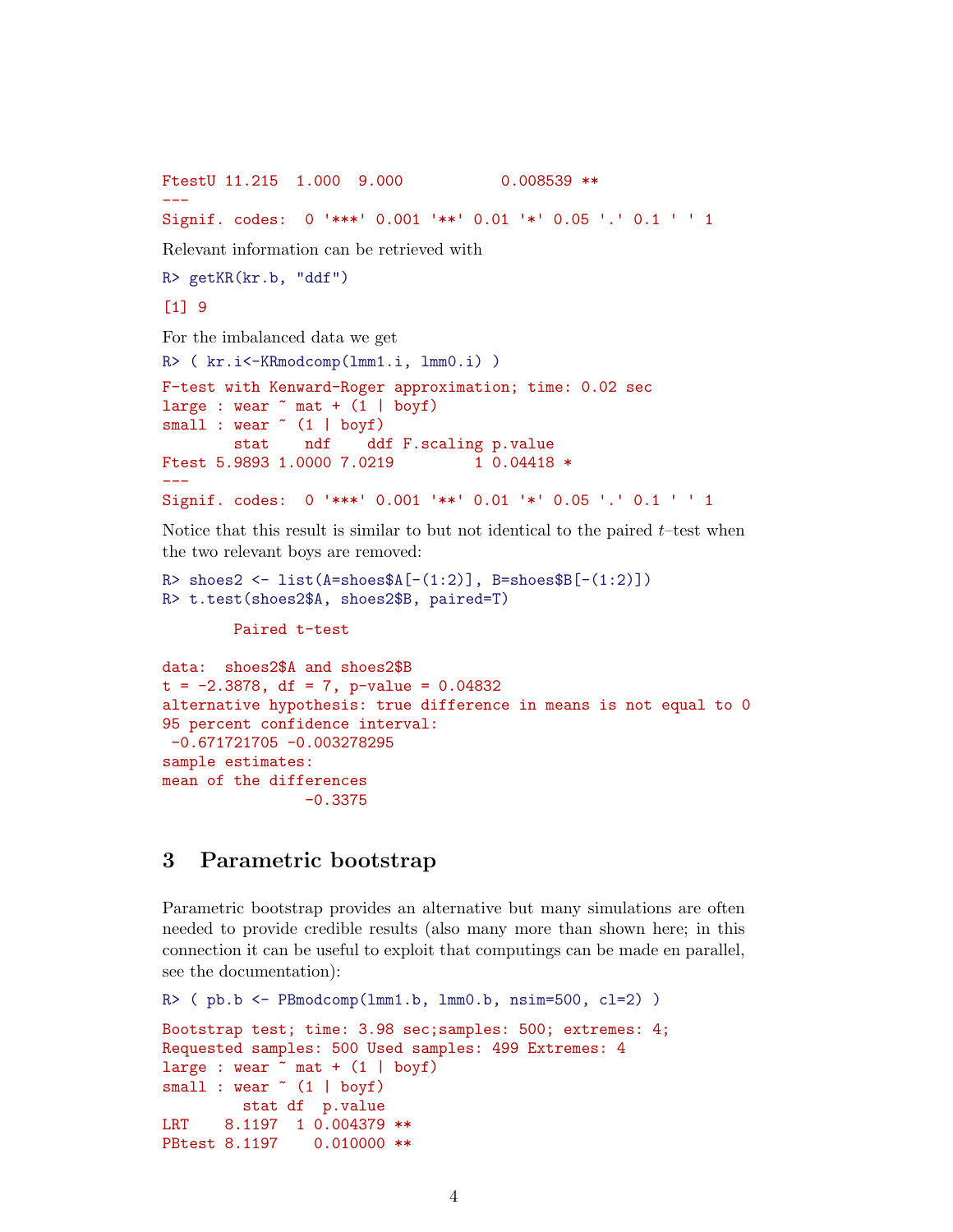```
---
Signif. codes: 0 '***' 0.001 '**' 0.01 '*' 0.05 '.' 0.1 ' ' 1
R> summary( pb.b )
Bootstrap test; time: 3.98 sec;samples: 500; extremes: 4;
Requested samples: 500 Used samples: 499 Extremes: 4
large : wear \tilde{m} mat + (1 | boyf)
small : wear (1 | boyf)
          stat df ddf p.value
LRT 8.1197 1.0000 0.004379 **
PBtest 8.1197 0.010000 **
Gamma 8.1197 0.006349 **
Bartlett 6.8021 1.0000 0.009105 **
F 8.1197 1.0000 12.325 0.014302 *
---
Signif. codes: 0 '***' 0.001 '**' 0.01 '*' 0.05 '.' 0.1 ' ' 1
For the imbalanced data, the result is similar to the result from the paired ttest.
R> ( pb.i<-PBmodcomp(lmm1.i, lmm0.i, nsim=500, cl=2) )
Bootstrap test; time: 3.94 sec;samples: 500; extremes: 16;
large : wear \tilde{m} mat + (1 | boyf)
small : wear (1 | boyf)
        stat df p.value
LRT 5.1151 1 0.02372 *
PBtest 5.1151 0.03393 *
---Signif. codes: 0 '***' 0.001 '**' 0.01 '*' 0.05 '.' 0.1 ' ' 1
R> summary( pb.i )
Bootstrap test; time: 3.94 sec;samples: 500; extremes: 16;
large : wear * mat + (1 | boyf)
small : wear (1 | boyf)stat df ddf p.value
LRT 5.1151 1.0000 0.02372 *
PBtest 5.1151 0.03393 *
Gamma 5.1151 0.02617 *
Bartlett 4.7425 1.0000 0.02943 *
F 5.1151 1.0000 27.458 0.03184 *
---
```
#### A Matrices for random effects

The matrices involved in the random effects can be obtained with

Signif. codes: 0 '\*\*\*' 0.001 '\*\*' 0.01 '\*' 0.05 '.' 0.1 ' ' 1

```
R> shoe3 <- subset(shoe.b, boy<=5)
R> shoe3 <- shoe3[order(shoe3$boy), ]
R > 1mm1 <- lmer( wear ~ mat + (1|boyf), data=shoe3)R> str( SG <- get_SigmaG( lmm1 ), max=2)
```